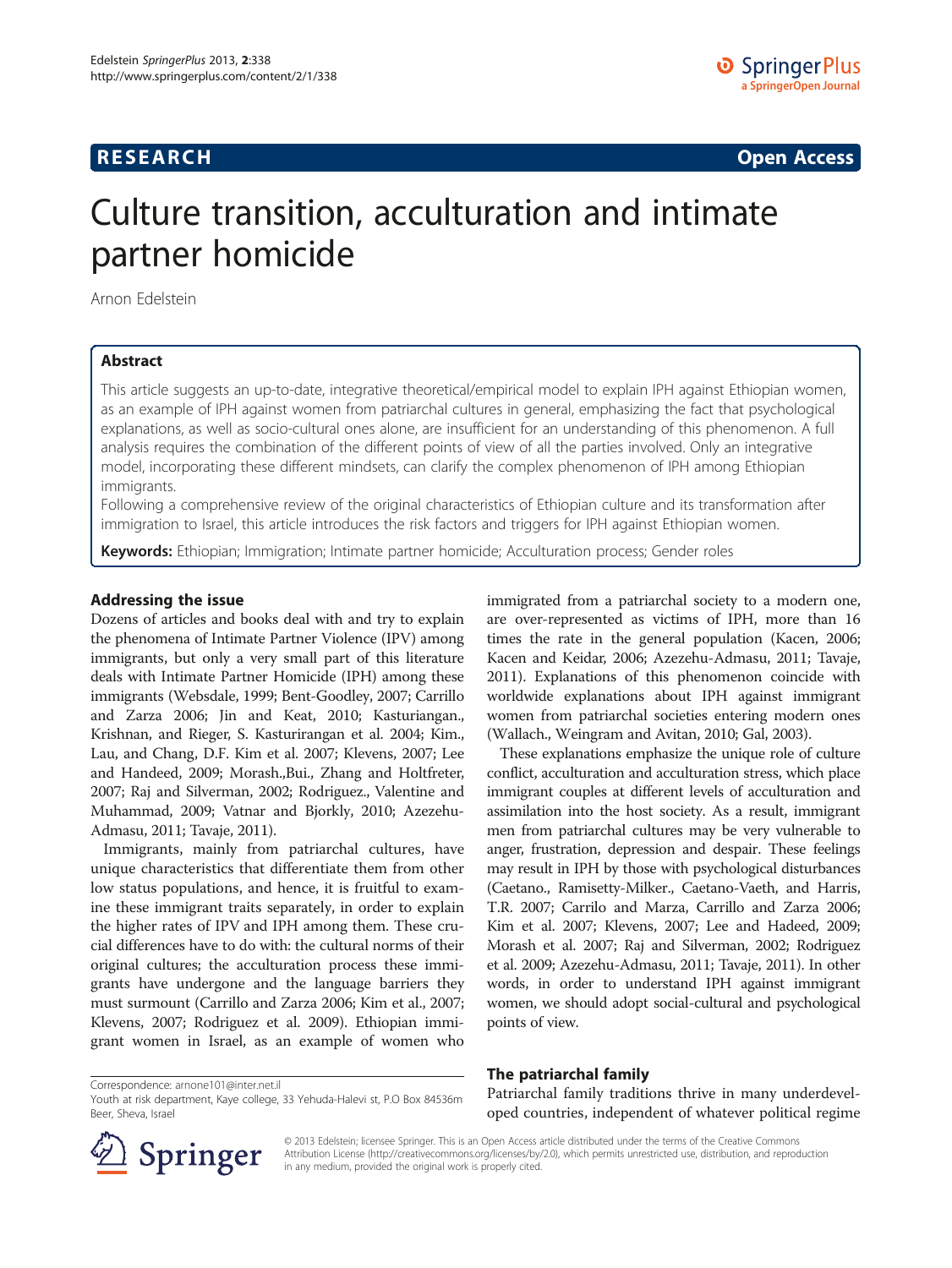is currently in power. For that reason, many of the same cultural characteristics will be found in China, the Vietnams, Ethiopia and other countries (Jin and Keat, [2010](#page-10-0); Kim et al. [2007](#page-10-0); Klevens, [2007](#page-10-0); Morash et al. [2007](#page-10-0); Raj and Silverman, [2002;](#page-10-0) Azezehu-Admasu, [2011](#page-10-0); Tavaje, [2011\)](#page-10-0). Rural communities are typically based on expanded families, where age and gender are the crucial variables that grant high social status to the men and the elders. In patriarchal families, there is a clear and rigid division of gender roles and status. The father is the main authority in the family and he is responsible for representing the family in the community. The men are the main breadwinners and, thus, have decision-making privileges regarding financial and other crucial issues in family life. The wife and children are the property of the husband/father and, as such, they must honor and obey him totally. The wives, on the other hand, are deemed responsible for the domestic sphere: cooking, cleaning, laundering, child-rearing and caring for their husbands' needs (Jin and Keat, [2010;](#page-10-0) Kim et al. [2007;](#page-10-0) Klevens, [2007](#page-10-0); Morash et al. [2007;](#page-10-0) Raj and Silverman, [2002](#page-10-0); Azezehu-Admasu, [2011;](#page-10-0) Tavaje, [2011](#page-10-0)). In cases of slight deviance in the behavior of the children or the wife, in patriarchal society, it is considered a legitimate act for the man to punish them forcefully.

#### Culture in transition

Immigration to modern societies creates a real threat to patriarchal cultural norms. Modern cultures, on the contrary, can be viewed as a mirror image of patriarchal cultures. Western cultures do not generally appreciate age as an important variable in a person's status; they believe in equality between the genders and in a more flexible division of gender roles. In addition, children in modern societies have many more rights and much greater protection than in the traditional ones (Jin and Keat, [2010](#page-10-0); Kim et al. [2007](#page-10-0); Klevens, [2007;](#page-10-0) Morash et al. [2007](#page-10-0); Raj and Silverman, [2002](#page-10-0)).

Most modern countries try to promote the acculturation of newcomers into mainstream culture, but Immigrants from traditional cultures find themselves at the bottom of the socio-economic and ecological ladder of the host society. They lack recourses for upward mobility, such as: second language skills, formal education and professional job skills. They tend to live in poor, socially-disorganized neighborhoods that thwart good community life. Most of these immigrants find themselves in 'ethnic ghettos', in which the male elders try to preserve the culture of origin and their own privileges, as well as the ideology that violence against women is a legitimate and normative way of behavior, to ensure the old social order countries (Jin and Keat, [2010;](#page-10-0) Kim et al. [2007;](#page-10-0) Klevens, [2007;](#page-10-0) Morash et al. [2007;](#page-10-0) Raj and Silverman, [2002;](#page-10-0) Azezehu-Admasu, [2011](#page-10-0); Tavaje, [2011\)](#page-10-0), (Leherer, [1993\)](#page-10-0).

#### Racism against Ethiopian in Israel

Israel is a unique country in that it legislate a special law called "the return law" (1952), which promises that every Jew can immigrant to Israel and have an Israeli citizenship and rights automatically. On the other hand, this formal law does not guaranty that immigrants will get an equalitarian attitude in practical.

Racism is a common phenomenon among immigration countries all over the worled.

Xenophobia is a common trait among citizens who see immigrants as a threat to their well-being, employment, prejudice etc. This phenomenon is more salient against Ethiopian immigrants, due to their different skin color, religious customs, attribution of disease, like H.I.V.

Ethiopian Jews in Israel faced racism in everyday life which shocked them. They were sure that their brothers in Israel will embrace them, but instead, they were referred to the geographical peripheral of Israel, and they suffer from exclusion in every aspect of social life, including political, educational and employment areas.

In addition, after almost 30 years of migration, the Ethiopian Jews are still in the lower class of the Israeli society. There is no doubt that this, in turn, added to the despair of some Ethiopian men.

In fact, it is usually the women and children who are more prepared to explore to their new society and to acculturate, thus improving their status profoundly (Jin and Keat, [2010](#page-10-0); Kasturirangan et al. [2004](#page-10-0); Klevens, [2007](#page-10-0); Morash et al. [2007](#page-10-0); Raj and Silverman, [2002\)](#page-10-0). This process results in a reversal of gender roles and statuses which set the women in high risk for violence and even murder by their husbands.

#### Culture transition among Ethiopians in Israel

In order to better understand the cultural transition among Ethiopians in Israel, we must compare the culture of origin to the Israeli culture and society. The gap between the two is a powerful tool towards understanding the occurrences of Intimate Partner Violence (IPV) and Intimate Partner Homicide (IPH) in this population (Azezehu-Admasu, [2011](#page-10-0); Tavaje, [2011\)](#page-10-0).

#### Social-cultural characteristics of Ethiopian Jews in Ethiopia

In Ethiopia, the Jews lived in rural communities that encompassed several households. The community was based on patriarchal and hierarchic relations. At the head of the socio-religious ladder were the 'kesim', who constituted the supreme spiritual leadership (Baharani Barahani [1990;](#page-10-0) Salomon [1987](#page-10-0)). At a lower level were the elders of the community ('shimglautz'), whose main function was to maintain the social order by intervention in cases of violation of the common norms. Conflict resolution was handled by arbitration, compromise and by means of orders given to the parties involved in the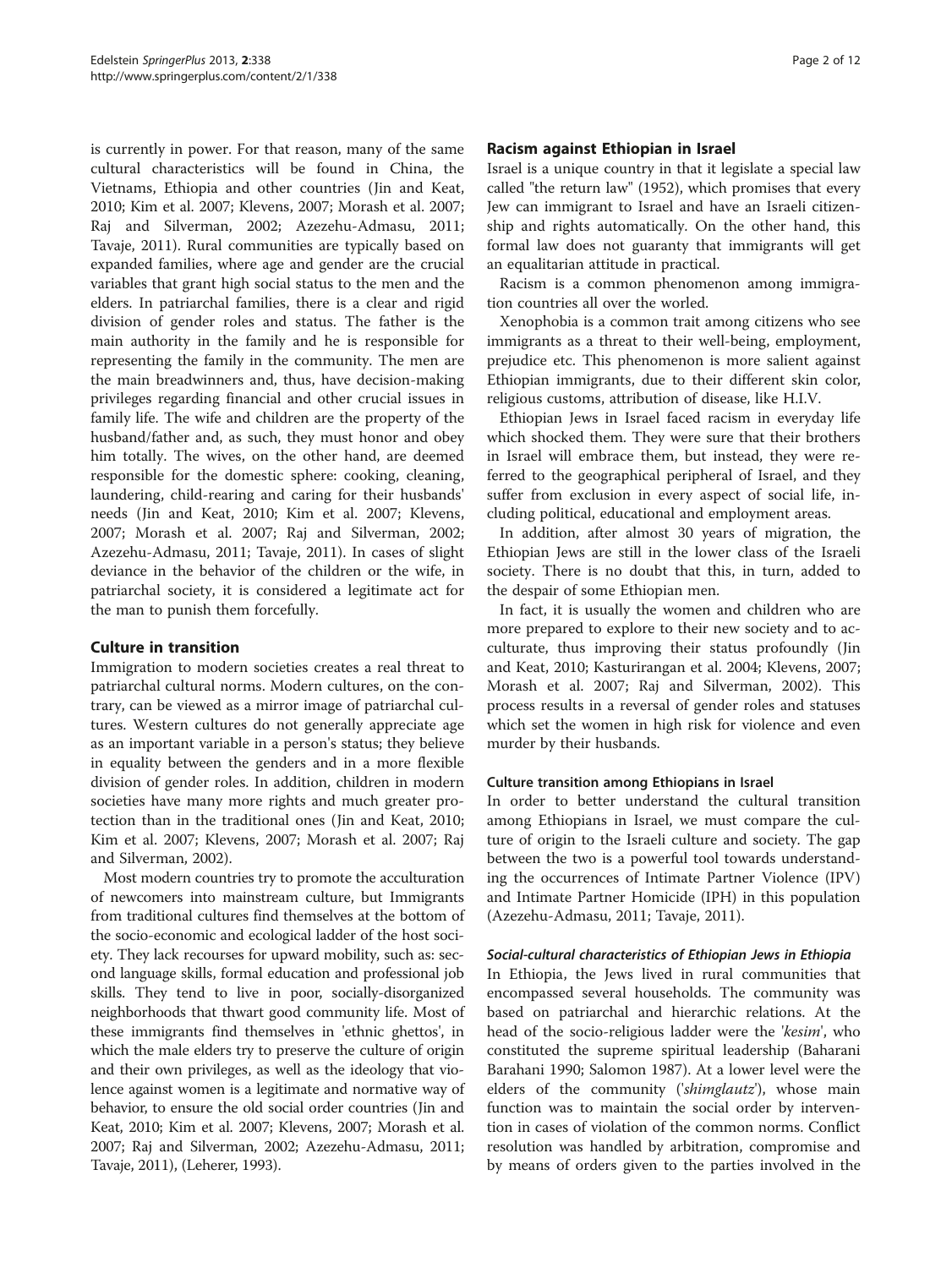conflict. In addition, the elders functioned as counselors and mediators between couples, especially after a wife's appeal due to exceptional or prolonged violence by her husband (Kacen, [2006;](#page-10-0) Sulivan., Senturia., Negash.,, Shiu-Thornton and Giday, B. [2005](#page-10-0); Gal, [2003](#page-10-0), Kacen and Keidar, [2006](#page-10-0); Azezehu-Admasu, [2011;](#page-10-0) Tavaje, [2011](#page-10-0); Bodovsli et al. Bodowski et al. [1994](#page-10-0); Finkrlstein & Solomon, Finklestin and Solomon [1995](#page-10-0); salomon, [1987\)](#page-10-0).

The communal world-view is that all community affairs belong to the community alone. By the same token, family affairs should be kept among family members, except, perhaps, for involving the elders. As a result, gossiping or telling others about spousal or family problems is considered to be deviant behavior. The same hierarchic structure found in the community was replicated in the family and, therefore, in both settings, the emphasis is on showing respect for the adults, in general, and for the parents, in particular (Weil, [1991](#page-11-0); Kacen, [2006](#page-10-0); Azezehu-Admasu, [2011](#page-10-0); Tavaje, [2011\)](#page-10-0).

The male/husband has a higher status, by definition, because he is a man. Gender roles are very strict, known and clear to everybody. The husband's main functions are supporting his family, disciplining his children and representing his family to outsiders. This supreme status of males also carries the uncompromising authority and dominion of the husband/father over his wife and children, and confers honor upon him, as expressed by the behaviors of his wife and children.

The duty of the wife was to obey her husband's will completely, including having sexual intercourse at his behest. Women functions included childbearing and taking care of the children and the household (Kacen, [2006](#page-10-0); Wallach et al. [2010](#page-11-0); Gal, [2003](#page-10-0)).

As part of a patriarchal culture, 'educating' a woman by violent means was considered normative behavior. This behavior seem fair and right in the eyes of the community, including its women (Azezehu-Admasu, [2011](#page-10-0); Tavaje, [2011](#page-10-0)). If a wife argued with her husband, refused to fulfill his wishes or did not prepare his meals- all of these were considered legitimist justifications for wifebeating. In cases of extreme wife-beating or homicidal tendencies, the wife had two options: to escape and return to her original family or to appeal to the elders, so they might treat the violent husband. The elders' decisions were accepted as unquestionable orders. In cases where there was no other solution, the elders could order a divorce (Kacen, [2006\)](#page-10-0).

In summary, spousal violence against a wife in a patriarchal society as in the case of Ethiopian families was considered to be normative behavior, when its purpose was to 'educate' the wife regarding her rigid gender role and functions. There were no other reasons for violence against wives, since there was no sexual jealousy or unfaithful behavior in the small communities with their strict

social order (Bodovsky., David and Eran, Y. Bodowski et al. [1994](#page-10-0); Dolev-Gendelman, [1989](#page-10-0); Weil, [1991](#page-11-0), [1995](#page-11-0); Minuchin-Itzikson, [1995;](#page-10-0) Szold Institution, [1986](#page-10-0); Shabtai [1999;](#page-10-0) Ben Ezer, [1992;](#page-10-0) Edelstein, [2000](#page-10-0); Azezehu-Admasu, [2011;](#page-10-0) Tavaje, [2011\)](#page-10-0).

#### Culture differences, bureaucratic absorption and its consequences

There are tremendous differences between the Ethiopian and Israeli cultures as regards: religion, community life, the concept of time, leadership and family structure. In addition to the fact that many Ethiopian immigrants lacked the relevant education and professional skills in order to join modern Israeli society, their skin color and religious customs were further obstacles to their smooth integration into the absorbing culture (Edelstein, [2000](#page-10-0); Kaplan and Salamon, [1998;](#page-10-0) Kacen, [2006\)](#page-10-0).

The bureaucratic absorption to which the Ethiopian Jews were subjected was characterized by paternalism and cultural ethnocentricity (Herzog, [1998](#page-10-0); Halper, [1985](#page-10-0); Shabtai, [1999\)](#page-10-0). In the case of the Ethiopians, these absorption centers worked precisely in favor of separation, alienation and bureaucratization. Because these immigrants were treated as being 'needy' or 'primitive', the civil servants were 'entitled' to: interfere in their lives, channel their connections and adopt determining functions, as they saw fit. This situation resulted in a disregard for the immigrants' culture of origin, a delay in their integration into the host society and enhanced their dependence on the absorbers (Herzog, [1992](#page-10-0), [1998\)](#page-10-0). The stay in the absorption centers created ghettoization, secularization and a continued lack of relevant education and employment-skill training for their advancement and integration into Israeli society, along with manifestations of 'culture shock' (Minuchin-Itzikson, [1995\)](#page-10-0). Decisions made concerning the geographic distribution of these immigrants and of their extended families were also prejudicial to their ability to integrate into the absorbing society. In fact, there is a high concentration of Ethiopian immigrants in socio-economically weak towns, creating 'pockets' of immigrants in weak neighborhoods (Posner, [1996](#page-10-0)), some even becoming 'black' ghettoes (Ben- Ezer, [1992](#page-10-0)).

The transfer to permanent housing created many problems, for example: the breakup of the extended families into nuclear families, exposing the couples, for the first time, to being distinct social units, accompanied by a loss of socio-economic and psychological recourses. One of the consequences was that wives were left alone to deal with their husbands' violence, losing the support previously provided by their extended families (Azezehu-Admasu, [2011](#page-10-0); Tavaje, [2011\)](#page-10-0).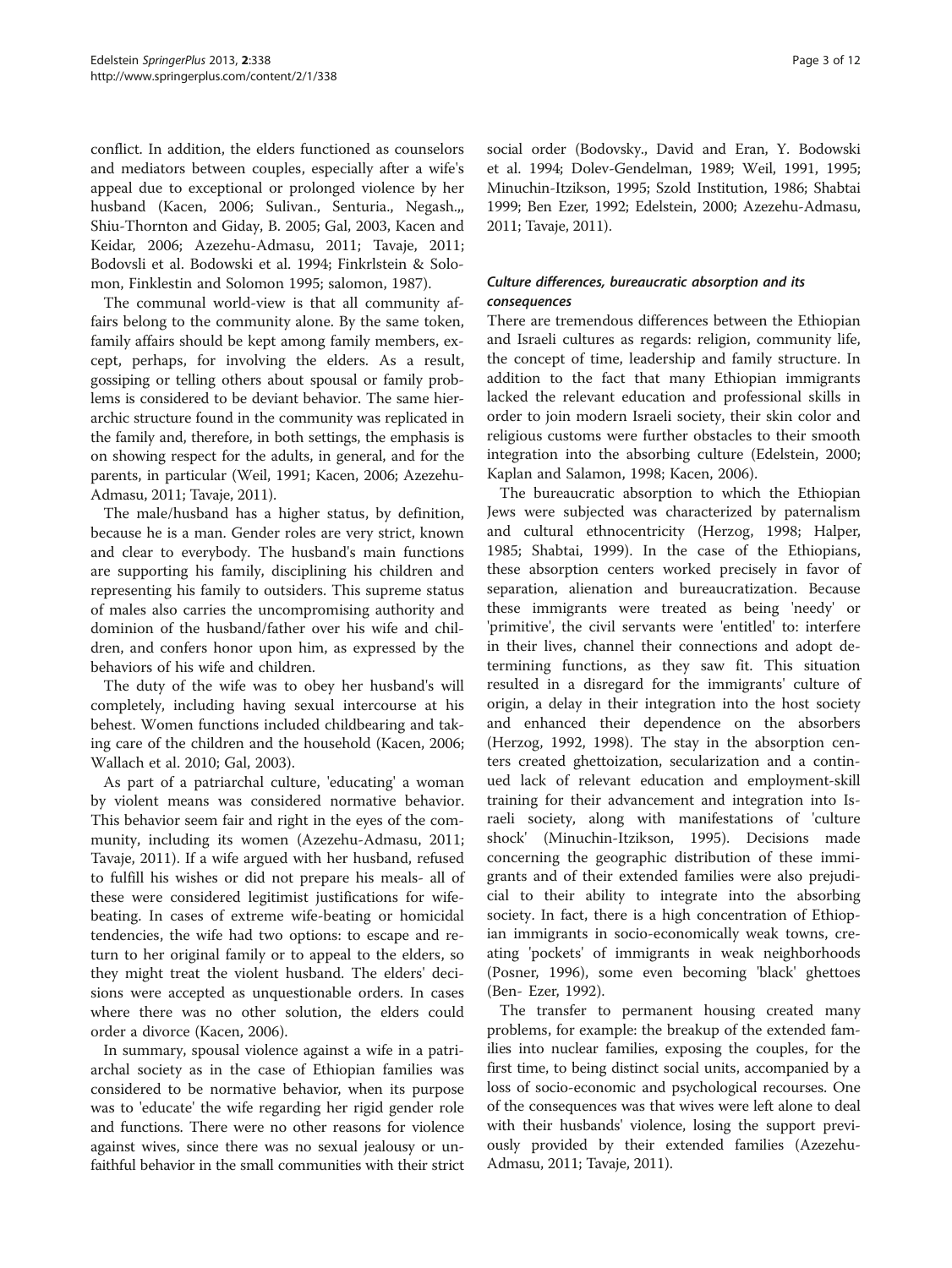#### Ethiopian's culture in transition

The Ethiopian community experienced three fundamental changes, further increasing the level of stress already inherent in the immigration process. In addition, these changes produced significant risk factors for IPV or IPH against wives.

First, the breakup of extended families into nuclear ones was caused by the dispersal of the original extended families and the separate placement of nuclear families at different locations in Israel, due to the availability of small apartments not suited to a large number of residents. In Ethiopia, the extended family aided and supported the couples. The breakup of this large social unit resulted in the loss of control, regulation and aid mechanisms for men and women alike. The forced transformation of these couples into unsupported nuclear families caused a lot of problems, e.g. women lost their family's support and/or could not run away from spousal violence, to seek refuge in their original families (Kacen, [2006](#page-10-0); Sullivan, et al. [2005](#page-10-0); Sela-Shayovitz, [2010](#page-10-0); Gal, [2003](#page-10-0); Kacen and Keidar, [2006](#page-10-0); Azezehu-Admasu, [2011](#page-10-0); Tavaje, [2011](#page-10-0)).

The second change relates to the first one and deals with traditional institutions for help. After the immigration to Israel, the status of the 'kesim' and the elders decreased significantly. The Israeli Chief Rabbinate did not recognize the authority of the 'kes' to serve as rabbi. The authority of the elders also decreased, until their ability to maintain the 'old order' in Israeli society became very complicated. This phenomenon occurred in most of the ethnic enclaves where they lived, despite their many attempts to preserve the original culture.

Traditional institutions, like the extended family and the authority of the elders to intervene in marital conflicts, broke down on route and during the absorption process in Israel. As a result, the nuclear unit is more affected by each spouse and more influenced by general Israeli culture (Kacen, [2006](#page-10-0); Sullivan et al. [2005;](#page-10-0) Sela-Shayovitz, [2010;](#page-10-0) Gal, [2003;](#page-10-0) Kacen and Keidar, [2006](#page-10-0); Azezehu-Admasu, [2011](#page-10-0); Tavaje, [2011](#page-10-0)).

The third and the main change relates to the integration process into Israeli society. Acculturation has implications not only for the individual who undergoes it, but also for his/her relations with others who have not yet acculturated and/or are at a different stage in the process (Scott and Scott, [1989\)](#page-10-0).

Immigrants from Ethiopia lack formal education and professional skills. As a result, the rate of unemployment among them is very high. In addition, Ethiopian men are unemployed for several more reasons: old age, an unwillingness to work at 'shameful' jobs, and due to the preference of women in unskilled jobs. As a result the chances for Ethiopian men for successfully acculturate into Israeli society are lower than those of Ethiopian

women. In recent years, there has even been a decrease in men's employment, while there is an increase in women's employment (Israeli Association for Ethiopian Jews, [2007](#page-10-0)). A big effort was made in Israel to empower Ethiopian women by encouraging them to learn Hebrew and to find jobs; yet, no such efforts were made with Ethiopian men (Azezehu-Admasu, [2011](#page-10-0); Tavaje, [2011\)](#page-10-0).

The Israeli social-cultural and socio-economic reality has significantly changed the layout of gender roles in relation to the different acculturation paths taken by Ethiopian men and women and/or their being at different stages in the acculturation process. The acculturation process that these women undergo puts them in contact with a more attractive socio-cultural reality than that they had in Ethiopia. They are ones who receive child and other welfare benefits in their bank accounts. They meet well-placed professional Israeli working women, who become their role models. Israeli women 'open the Ethiopian women's eyes', as it were, by explaining to them that spousal violence against them is a punishable crime (Shuval, [1979;](#page-10-0) Kacen, [2006;](#page-10-0) Sela-Shayovitz, [2010](#page-10-0); Kacen and Keidar, [2006;](#page-10-0) Azezehu-Admasu, [2011](#page-10-0); Tavaje, [2011\)](#page-10-0).

In addition, the higher level of Ethiopian women in the acculturation process exposes them to more egalitarian socio-cultural norms in relation to gender roles and interpersonal relationships in Israel. These new revelations seem much preferable to their situation in the traditional patriarchal enclaves. The speedy and successful integration of Ethiopian women into Israeli society creates more cases of men's dependence on their wives, who serve as mediators between their husbands and Israeli society. For Ethiopian couples, this is a profound cultural upheaval, creating bad consequences for men's status and women's safety.

For a husband raised in a 'machoistic' culture, in which he was the sole breadwinner and the one who decided the family budget- the transfer of these functions to his wife significantly threatens not only his status as the man of the house, but his own self-perception and public image. Cooley ([1902](#page-10-0)) in his 'looking-glass self' theory, said that: "The individual is not what he thinks about himself, he is neither what others think about him, but the individual is what he thinks that the others think he is" (famous paraphrase). In other words, an Ethiopian man fears the loss of status not only within his own nuclear family, but also among other Ethiopian men, who may treat him with disrespect, although they suffer from the same problem. The resulting sense of insecurity has even caused a significant decline in the ability of Ethiopian men to make decisions. Many have become the 'passive' partner in the couple, waiting for their wives to come home from work (Bodowski., David and Eran, [1990](#page-10-0); Kacen, [2006](#page-10-0); Azezehu-Admasu, [2011](#page-10-0); Tavaje, [2011](#page-10-0)).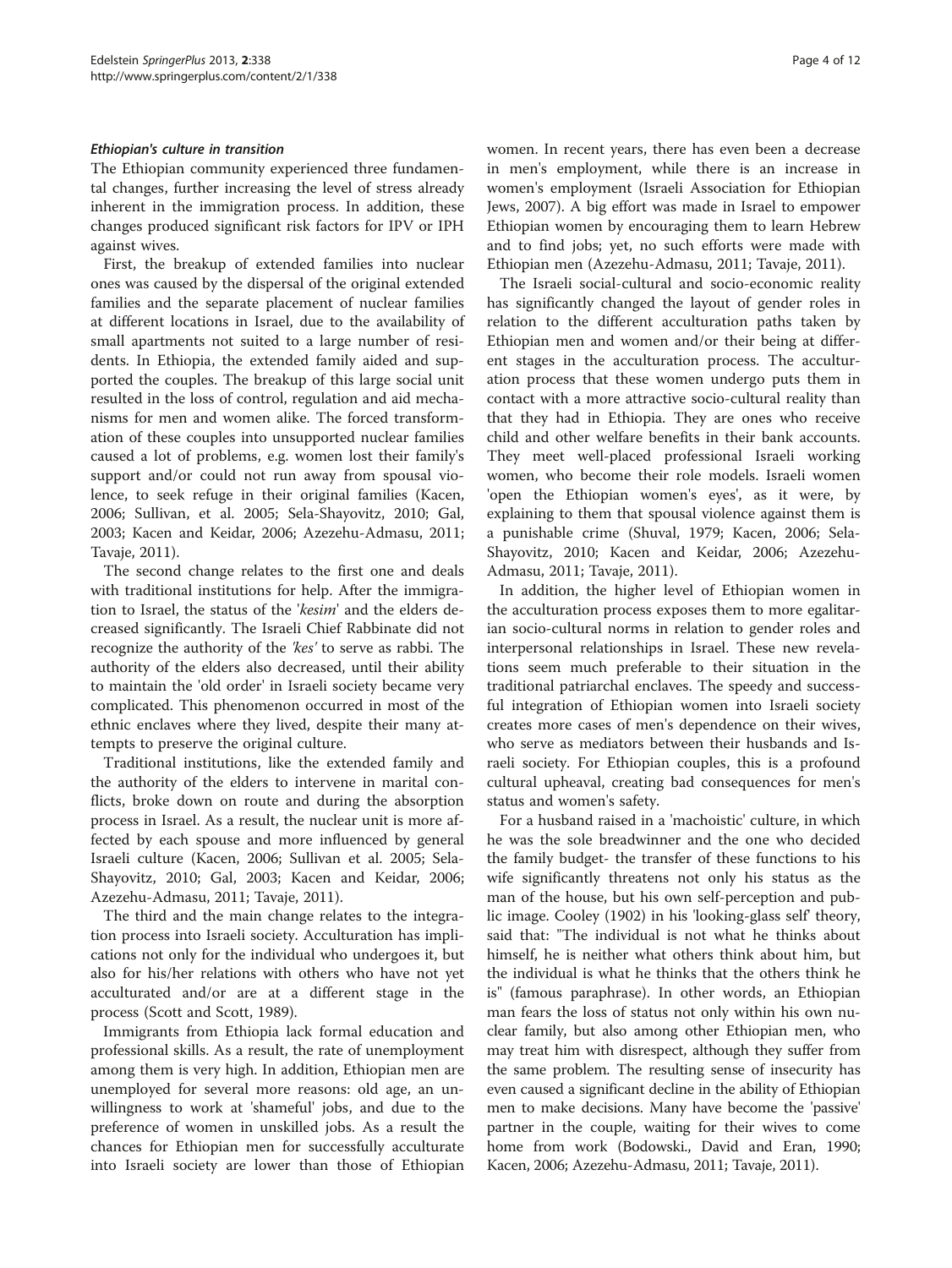The familiar way for Ethiopian men to preserve their traditional status and to put women 'in their place' is by using those tools they learned in their origin culture, i.e. using violence against them. Although violent wife abuse is generally under-reported to the Police in Israel, an overwhelming percentage those reports are made by abused Ethiopian women (Sela-Shayovitz, [2010](#page-10-0)).

For Ethiopian men, acculturation means giving up the superior status to women in several areas and a significant loss in personal and social power. As such, the Ethiopian men were not sufficiently motivated to enter Israeli society and their process of acculturation was profoundly damaged. This is an example of 'rational choice theory (Cohen and Felson, [1979\)](#page-10-0), which claims that individuals will choose the possibility that will bring them maximum profit and minimum loss.

## Stress acculturation among Ethiopian men in Israel

The three changes mentioned above, are in fact risk factors for IPV and IPH against Ethiopian women, mainly because the severe psychological as well as sociocultural stress they cast on Ethiopian men. Even those men who begin an acculturation process experience 'acculturation stress'. It can be said that the objective intercultural differences which are strengthened at the time of absorption, together with the ethnocentric treatment of the immigrants by the absorbers, have led to a traumatic culture shock and acculturation stress as manifested by multiple health problems, in general, and by psychological problems, in particular.

Research done in Israel on Ethiopian and former Soviet immigrants found that immigrants from "Operation Moses" (1984–1985) were more vulnerable to acculturation stress and culture shock than immigrants who came from Ethiopia later on "Operation Solomon" (1991) or than Soviet immigrants (Youngmann., Pugachova, and Zilber, [2009](#page-11-0); Ponizovsky., Ginath., Durst., Wondimeneh., Safro., Minuchin- Itzigson and Ritsner, [1998](#page-10-0); Youngmann., Minuchin-Itzigson and Barasch, [1999](#page-11-0); Finklestin and Solomon). This vulnerability expressed itself by means of psychiatric hospitalizations. There are some explanations for the differences in psychiatric hospitalization between the different immigrants groups. Firstly, immigrants from "Operation Moses" were the spearhead of Ethiopian immigration to Israel and, as a result, suffered the highest levels of culture conflict and culture shock, because of their very different cultural background. Secondly, unlike "Operation Solomon" and former Soviet immigrants, those who came on "Operation Moses" did not have any ready, supportive social network in Israel. They had no advanced delegates in Israel already familiar with the Israeli culture, who could moderate the risk factors of culture shock and acculturation stress (Youngmann et al. [2009](#page-11-0)).

A direct result of this culture conflict was social disorder. This chaotic situation was manifested at many levels: the community, the extended family, the nuclear family and the individual (Dolev-Gendelman, [1989](#page-10-0); Barahani, [1990](#page-10-0); Kaplan and Salamon, [1998](#page-10-0); Azezehu-Admasu, [2011](#page-10-0); Tavaje, [2011;](#page-10-0) Gresario & Witztum, [1995](#page-10-0)).

#### IPV AND IPH against Ethiopian immigrant women 'inconsistency of the self'

As in cases of other immigrants from patriarchal societies integrating into more modern ones, IPV and IPH are usually explained by the reversal of status and gender roles between husbands and wives in the host society. One of the main psychological reasons for such behaviors is 'the inconsistency of the self' (Sullivan et al. [2005](#page-10-0)) among men who immigrated from patriarchal cultures. This phenomenon can either be a result of interaction with the host society or it may follow the process of change in gender roles and the decline of the man's status (Kacen, [2006;](#page-10-0) Sela-Shayovitz, [2010](#page-10-0); Sullivan et al. [2005](#page-10-0); Kacen and Keidar, [2006](#page-10-0); Azezehu-Admasu, [2011](#page-10-0); Tavaje, [2011](#page-10-0)).

Psychological theories consider the 'consistency of the self' to be a major factor in mental wellbeing. When a person (e.g., an Ethiopian man) feels that everything that was familiar, taken for granted and clear, has changed before his very eyes and he becomes aware of a decline in his personal status, he experiences self-inconsistency. He has difficulty identifying himself in his new situation, where he is passive and dependent, having lost his traditional role and self-perception. These feelings are well documented in the literature and may motivate violent reactions in order to regain the former status and selfimage. According to these theories, 'inconsistency of the self', in extreme cases, may also raise suicidal thoughts, intentions and actions. This explains the findings that a significant percentage of perpetrators of IPH, mostly Ethiopian husbands, attempt or commit suicide after murdering their wives (Zaharna, [1989\)](#page-11-0).

#### Cultural-psychological risk factors

The theoretical and empirical model to explain IPH among Ethiopians should not be based solely on the fact that violent wife-abuse was normative behavior in Ethiopia. Although IPV was a normative behavior, IPH did not exist at all. Thus, some of the explanation must be sought in the cultural transition undergone by these immigrants, including changing gender relations and courtship patterns. In Ethiopia, the concept of a date between a woman and a man did not exist, but, in Israel, this behavior became a part of the socio-cultural transformation.

The patriarchal nature of the original Ethiopian immigrants' culture sheds some light on the occurrence of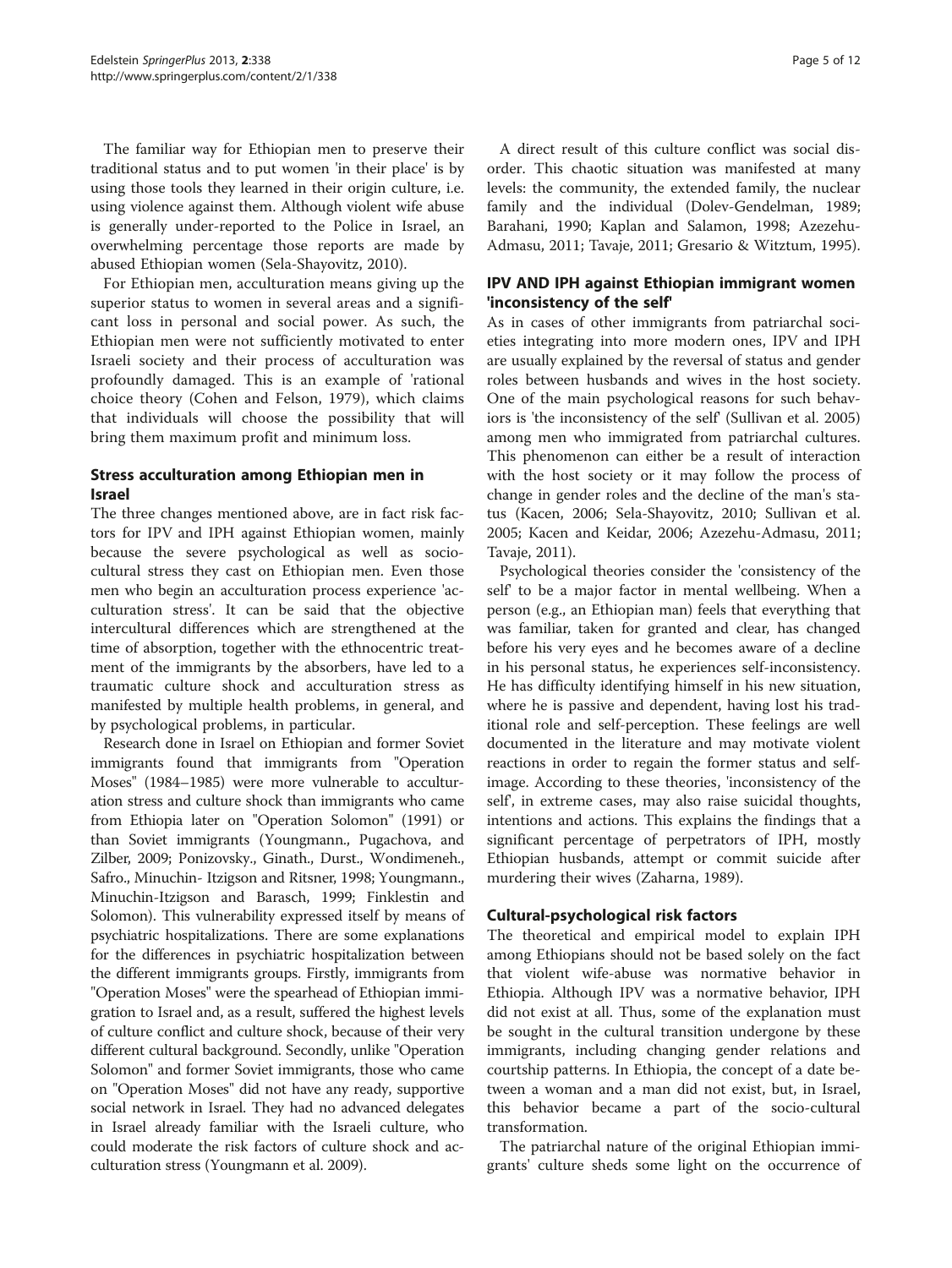IPV and IPH. In addition, the different acculturation processes that women and men are experiencing in Israel offer more answers. Note that most of Ethiopian immigrant men do not murder their wives. Clearly, any explanation of IPH must take into account personal/psychological aspects, as well as the socio-cultural ones. Among immigrants in general and Ethiopian immigrants in particular, there is documentation of psychological disturbance after immigration, manifested as: clinical depression, culture-related psychosomatic illness and suicidal behaviors (Anderman, [1996;](#page-10-0) Edelstein, [2000](#page-10-0); Gresario, [2010\)](#page-10-0). The theoretical and empirical literature links the acculturation stress to different psychological phenomena. Often, cultural differences prevent immigrants from believing in and getting conventional treatment in mental health clinics (Ben-Goodley, [2007](#page-10-0); Caetano et al. [2007;](#page-10-0) Lee and Hadeed, [2009;](#page-10-0) Rodriguez et al. [2009](#page-10-0): Youngmann et al. [2009;](#page-11-0) Ponizovsky et al. [1998](#page-10-0); Youngmann et al. [1999\)](#page-11-0).

The conclusion is that there is a close connection between cultural patterns and many psychological disturbances, i.e., culture conflict, cultural change, racisim and psychological stress are major factors in severe mental disturbances and disorders requiring psychiatric hospitalization and/or psychiatric medication, such as: psychosomatic ailments, suicidal behaviors, etc. (Berry., Kim., Minde and Mok, [1987;](#page-10-0) Shuval, [1979](#page-10-0); Arieli, [1988](#page-10-0); Arieli., Gilat and Eyzek, Z. [1994](#page-10-0); Gresario and Witztum, [1995;](#page-10-0) Hodes, [1997](#page-10-0); Arieli and Eyzek, [1994](#page-10-0); Ben Ezer, [2002;](#page-10-0) Youngmann et al. [1999;](#page-11-0) Faberga, [1992;](#page-10-0) Giel, [1986;](#page-10-0) Rosen, [1985;](#page-10-0) Tafari., Aboud and Larson, [1991](#page-10-0); Williams and Berry, [1991;](#page-11-0) Young, [1976;](#page-11-0) Anderman, [1996;](#page-10-0) Ponizovsky et al. [1998](#page-10-0); Youngmann et al. [2009](#page-11-0)).

At this point, we understand that in order to explain IPH among Ethiopians we have to take into account several factors: the change in Ethiopian women, the change in Ethiopian men, the change in the couple relations, the changes in traditional institutions and the mental health problems that follow these changes. These mental health problems are the direct cause of IPH.

It is important to note that, even when serious risk factors or murderous triggers exist, there are normative barriers in the Ethiopian community against the taking of another's life. Hence, these triggers function not only to enact a decision to murder, but to enable the murderer to neutralize his guilt or shame, while 'settling his accounts' (Scott and Lyman, [1990](#page-10-0); Edelstein, [2009\)](#page-10-0).

Risk factors for IPH among Ethiopian, are no different from risk factor to IPH among immigrants from patriarchal culture to a modern one. For this reason, the case of IPH among Ethiopian in Israel and its theoretical explanation, may be applicable for other migrants communities as well (Bent-Goodly, [2007](#page-10-0); Caetano et al. [2007](#page-10-0); Carrillo and Zarza, [2006](#page-10-0); Jin and Keat, [2010;](#page-10-0) Klevens, [2007](#page-10-0); Lee and Hadeed, [2009\)](#page-10-0).

#### IPH triggers among Ethiopians

#### When a woman complains about her violent husband to the police and social welfare agencies

This may produce one of two opposite results: either the husband will be deterred by fear of future arrest or he may seek revenge by murdering his wife. As yet, there is no significant data regarding the connection between the lodging of complaints by the wife and IPH, though there is reason to assume it is culturally dependent. Native Ethiopian culture emphasizes the privacy of individuals and family matters. This component becomes even more important after immigration, because of the desire not to stigmatize the community in the eyes of the Israelis. As a result, the rule is not to complain about a violent husband to the Police or welfare workers. This issue should be quietly handled inside the community (Kacen, [2006](#page-10-0); Sullivan et al. [2005;](#page-10-0) Kacen and Keidar, [2006](#page-10-0); Azezehu-Admasu, [2011](#page-10-0); Tavaje, [2011](#page-10-0)). Yet, battered Ethiopian women can no longer appeal to the elders or to their extended families and they are encouraged by Israeli women to complain formally against their violent husbands. Many find themselves with no choice, in a situation where they will, for the first time in their life, seek to punish their husbands for the violent abuse against them. Over the years, the number of complaints has grown, indicating that Ethiopian women have learned that violence against them is not merely unacceptable in Israel, but it is a criminal act. In other words, Ethiopian women have acculturated over time.

Being detained, arrested, investigated by the Police, or placed under restraining orders are all considered attacks on the man's honor, humiliations initiated by his wife and further inflicted by his fellowmen, who see him as 'no man'. Sometimes a restraining order requires the husband to leave his home, making him essentially homeless, because his extended family either does not live nearby or cannot take him into already overcrowded apartments. Still, many battered women are afraid to file complaints against their husbands for cultural reasons: stigmatization by the community, language/communication problems or fear of the husband's reaction.

Ethiopian men, who have been formally accused by their wives, feel very frustrated. They see their wives as deviants, trying to change the laws of nature, not only by ruining their status as men, but by destroying the very core of their honor (Sullivan et al. [2005;](#page-10-0) Kacen and Keidar, [2006;](#page-10-0) Sela-Shayovitz, [2010](#page-10-0)). As such, the filing of a complaint by an Ethiopian wife against her husband is a major trigger for IPH, exacerbated if the man is actually arrested or sentenced to jail. Then, there is a high risk that he will murder her for damaging his honor in such a way. This may be true for men among the general population as well.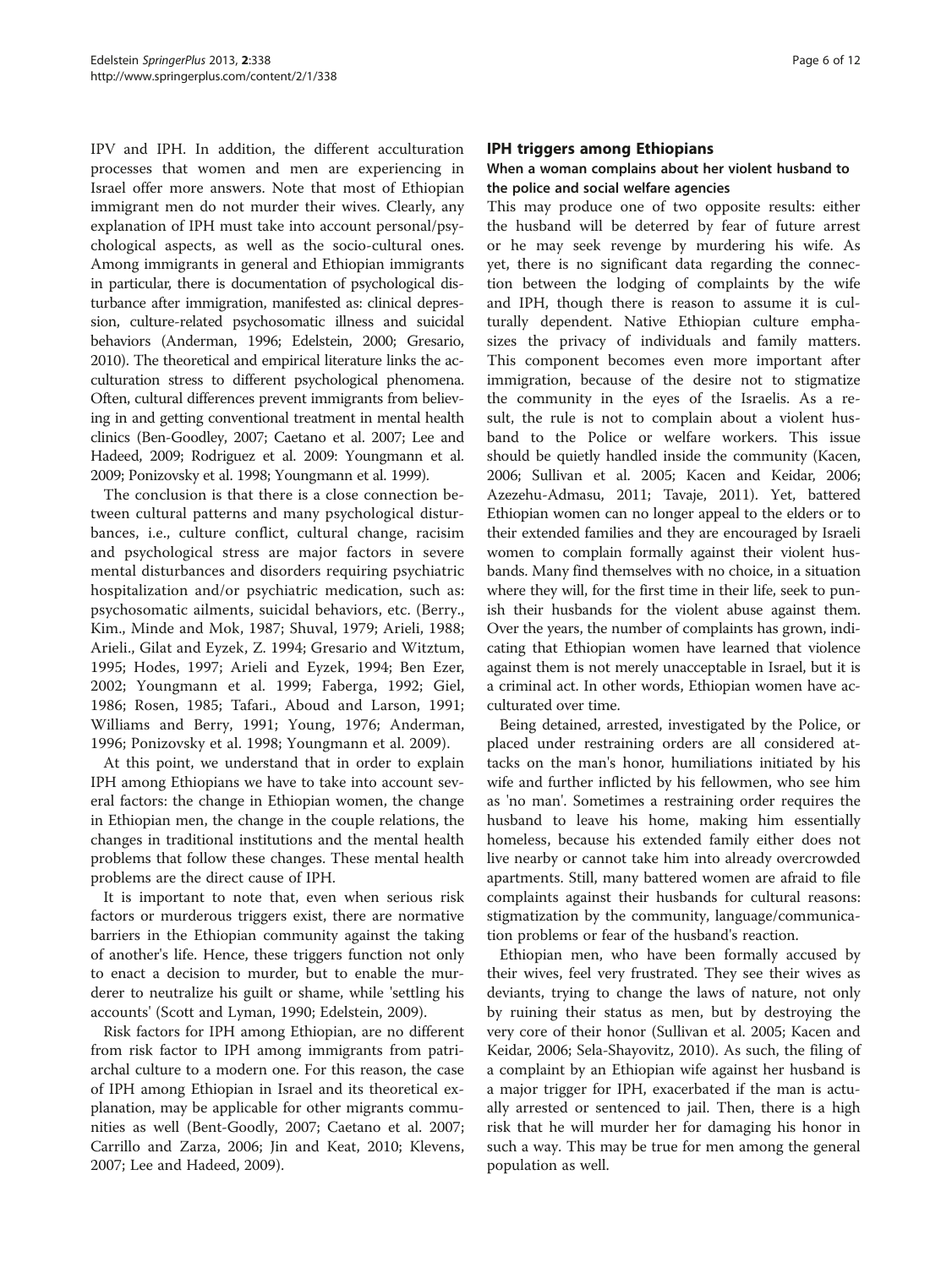#### The sexual jealousy of Ethiopian men regarding their wives

Sexual jealousy is one of the general triggers in IPH, but among Ethiopian men it is more complicated, due to the socio-cultural changes mentioned above.

More Ethiopian women than men are working outside home. A woman who works meets co-workers (including men) and sometimes stays to work extra hours at her place of employment. In the meantime, her unemployed husband stays at home or with friends, waiting for her. He is not aware of her job, the norms and informal relations that develop in workplaces. He may imagine what his wife is doing for hours without supervision. His low self-esteem, coupled with fears that his wife will leave him, may cause the husband to imagine scripts in which his wife is disloyal to him with another man—an employed man with a better status, maybe an Israeli…somebody better than himself. In some extreme cases, such jealousy may result in IPV and/or IPH. (Azezehu-Admasu, [2011](#page-10-0); Tavaje, [2011](#page-10-0)). Among Ethiopians, this trigger was responsible for 37% of the IPH cases between1990-2010 (Edelstein, [2011\)](#page-10-0).

#### The willingness of women to leave their intimate relationships

The most important trigger in IPV and/or IPH documented in the literature is the willingness of a woman to leave the relationship she has with her husband, boyfriend or another man. In Israel, this trigger was responsible for 59% of the IPH cases from 1990–2010 (Edelstein, [2011\)](#page-10-0). Ethiopian wives, who are more acculturated than their husbands, no longer want to stay with a violent husband. They have not only learned that this behavior is criminal, but they now understand that they have another option, which they did not have before.

As the DSM-IV shows, some individuals suffer from low self-esteem, abandonment anxiety and dependence in others. Every real or imagine sign that they might left alone, provoke a psychological reaction, in order to survive this threat. For Ethiopian men who became dependent and has abandonment anxiety, their wives' leaving symbolizes disaster.

Not only will the woman damage her husband's 'personal honor', making him an undesirable man, but she will damage his 'social honor' among his fellowmen. In addition, unemployed husbands, who do not know Hebrew, feel that they are being abandoned, left alone in an incomprehensible, alien world (Ben Ezer, [1989](#page-10-0); Kacen, [2006](#page-10-0)). Thus, some Ethiopian murderers act out of rage against the woman who wants to harm them so much. On another psychological level, men with dependent personalities and/or abandonment anxiety will view the woman's will as a major threat to their existence. By murdering their wives, these husbands are trying to

prevent them from leaving; some of these murderers will commit suicide. Among Ethiopians, this trigger was responsible for 50% of IPH cases from 1990–2010. In 50% of these IPH cases, the murderer also attempted or committed suicide (Edelstein, [2011\)](#page-10-0). As the literature shows, fear of abandonment is the most risky trigger for IPH; most husbands who murdered their wives, did so during in the first year after the breakup of their marriage (Kacen, [2006;](#page-10-0) Sela-Shayovitz, [2010;](#page-10-0) Kacen and Keidar, [2006](#page-10-0); Morash et al. [2007](#page-10-0)). In my opinion, being reported for wife-abuse to the authorities or spousal infidelity (real or imagined) produce temporary situations; however, the breakup of a marriage or relationship is final, chaotic and results in hopelessness. Its finality is also its lethality.

#### **Discussion**

The various risk factors and triggers of IPH show us that this phenomenon is a complicated one which needs to be understood by taking a more holistic view. In other words, in regard to the relevant risk factors and triggers, we must address the special constellation that pushes a particular man to murder his woman partner. Romantic relationships are like submarines that need dense air in order not to be crushed by the sea water. Certain pressures affect the woman, supported by Israeli society's norms and laws, such as preventing her own abuse by her husband (though his behavior was normative in Ethiopia); to seek more equality in the family; to get more control of the family's budget, etc. These pressures, in turn, activate counter- pressure by husbands, mainly to preserve traditional cultural norms, to maintain the patriarchal structure and his right to treat his wife as he sees fit. This pressure/counter-pressure, applied not only by Israeli society, but by the partners themselves, creates an imbalance that threatens to crush or burst the relationship.

The ability of Ethiopian men to confront these pressures is very limited. While a husband is able to confront some of his wife's demands by employing violence against her, his low acculturation level makes it difficult for him to abide by the Israeli 'rules of the game'. In response, the higher acculturation level of the Ethiopian women enables them to use the Israeli services against a violent husband. As a result, Ethiopian men feel despair. The fact that the woman is the breadwinner, as well as other reversals of gender roles, places the man, as an individual and as a member in the patriarchal community, at the bottom of the social ladder, with low self-esteem and inadequate social functioning, as someone who cannot fulfillment his traditional gender roles Yassour, ([1995](#page-11-0)). The community examines him under the lens of the origin culture,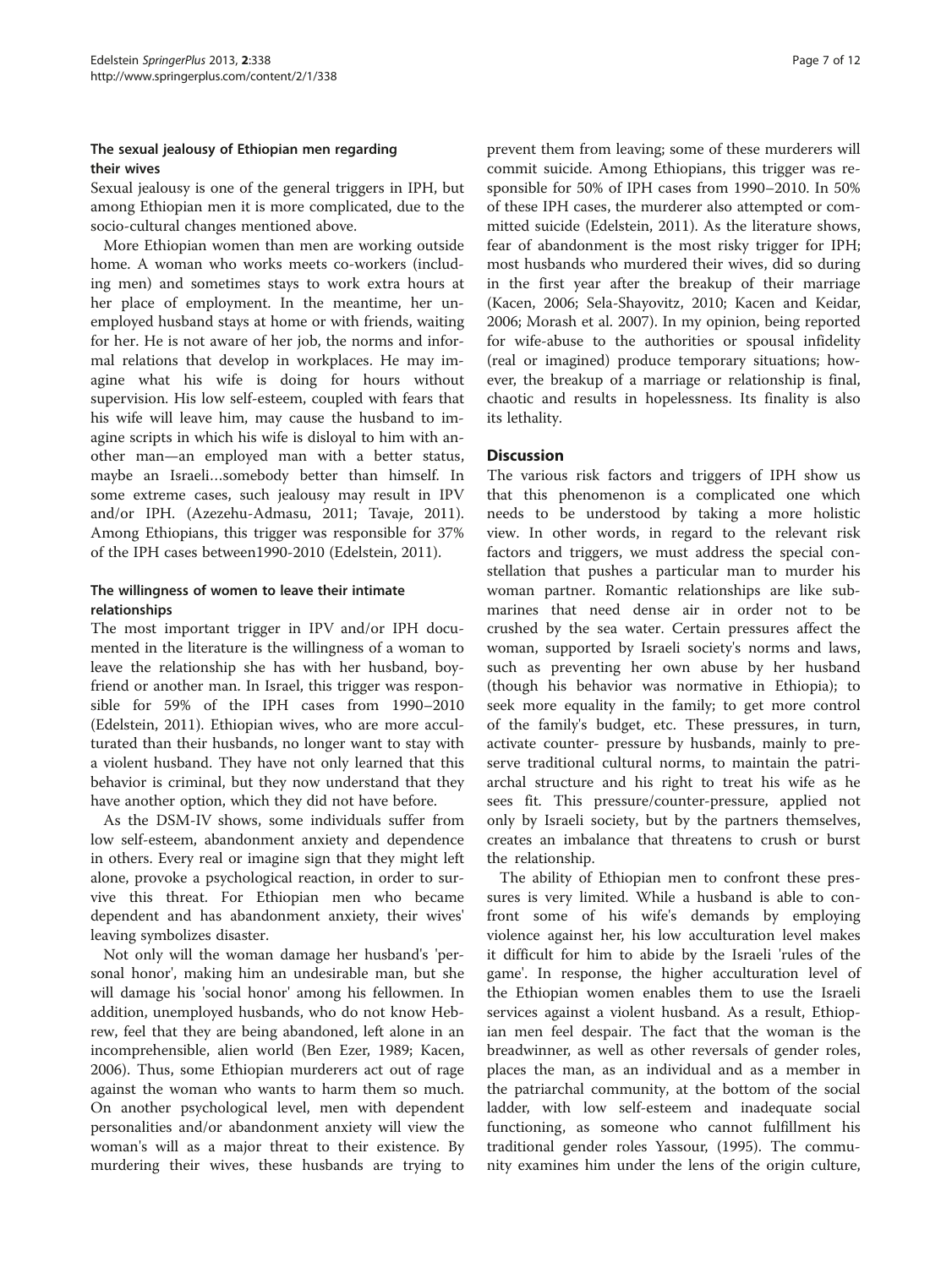not under an Israeli lens. From his point of view, he has failed twice--not only is he unemployed and does not speak Hebrew, but his wife has preempted his traditional gender roles. As a result, his self-esteem is damaged and he feels inconsistence of the self. From the Ethiopians husband's point of view, his wife has not only deviated from the traditional culture norms, but has humiliated him in his own eyes and before his peers. At this point, the Ethiopian wife is in danger in Israel, due to the collapse of those very traditional institutions that had protected her in Ethiopia--her extended family and the elders; she has no safeguards against abuse, battery and murder (Sela-Shayovitz, [2010](#page-10-0)).

However, if the acculturation process of the husband had begun, he might see the reversal of gender roles as something temporary and the aforementioned risk factors and triggers might be much more moderate. In fact, if the husband was at the same stage or even higher than his wife in the acculturation process, the risk factors and triggers would be greatly diminished.

There is also third possibility, in which the husband began his acculturation process but experienced stress. In this situation, the wife's safety is low, because feelings of low self-esteem and despair may motivate the husband to commit murder and then to kill himself. Acculturation stress is a function of age, perception of the future and readiness for a change.

The socio-economic and cultural situations of Ethiopian immigrants do not easily enable them to see how a cultural change will guarantee them a better future.

The reality that Ethiopian men see is a reversal of gender roles and status loss vis-à-vis their wives, placing them in an inferiority position. These Ethiopian men cannot see how his loss of self, this impotence, will bring them any benefits. Therefore, they suffer acculturation stress. In acute cases of stress, individuals often revert to familiar behaviors acquired in childhood, e.g. the violent 're-education' of a rebellious wife. Another possibility is that the man will enter a state of acute depression, humiliation, loss and suicidal thoughts, together with a drive for revenge to hurt his wife.

This explanation helps us to better answer the questions: Why do only some of the intimate partners turn to violence and murder? How do acculturation stress and psychological disorders cause certain husbands to choose lethal behaviors? We conclude that socio-economic and cultural factors, though necessary to explain the occurrence of IPH, are insufficient by themselves to explain the use of lethal force against a spouse. All these factors must be taken together for a more complete explanation.

## Typology of two kinds of intimate partner murderers

After reviewing the DSM-IV for personality disorders, such as: attachment; narcissism; anti-social personality; dependent personality; borderline personality; paranoia; depression and more, we can identify two types of personalities that will act lethally in reaction to the risk factors and triggers above. These two personalities are relevant to IPH in general, but, in some respect, they are particularly relevant to IPH among Ethiopians, with regard to their unique characteristics before and after immigrating to Israel.

The suggested typology is an innovative one, and show two types of men according to their personality. Some men are more active while others are more passive in their psychological characteristics, in creating and maintaining their self.

I gave the connotation 'Tyrant" to those men with more active personalities and 'Subject' to those with more passive personalities. Although both types of personalities are very different from each other, they have some common features. They are both highly dependent on their wives/female partners (who are leaving the relationship) and are suspicious of them.

The 'Tyrant" has a personality characterized by impulsivity, expresses feelings of proprietorship and has expectations that others will obey. This type of personality shows no empathy to others, displays bursts of anger and violent behaviors together with other anti-social behaviors. 'Tyrants' murder their wives because the tyrant's self also includes his female partner's self; he is also defined by her. If the wife leaves the relationship, his personal identity is damaged and he feels inconsistency of the self. The 'Tyrant' murders his wife to punish her for her betrayal and her rebellion against his total control. The 'Tyrant' can exist without any subjects. Only by murdering his wife, is he able to purge himself of her.

The 'Subject' is characterized by having a dependent personality with abandonment anxiety and a fear of loneliness. These men suffer from helplessness and, over time, they acquire learned helplessness. They may also suffer from distrust in others, fearing that others want to hurt them.

An interesting question arises: Why would a dependent man murder his own wife? The answer is paradoxical. The fear of being alone, if the wife wants to separate, drives the 'Subject' to murder. His abandonment anxiety is so vital that, when his wife leaves him, his nightmares are realized. The 'Subject' also feels an inconsistency in his self, because his wife was a significant part of his own selfimage. We claim that the answer is paradoxical, because it is his very action that causes him to be left absolutely alone. Such men explain that, by murdering the wife who wanted to leave, they are actually preserving or freezing the relationship as it was before she left.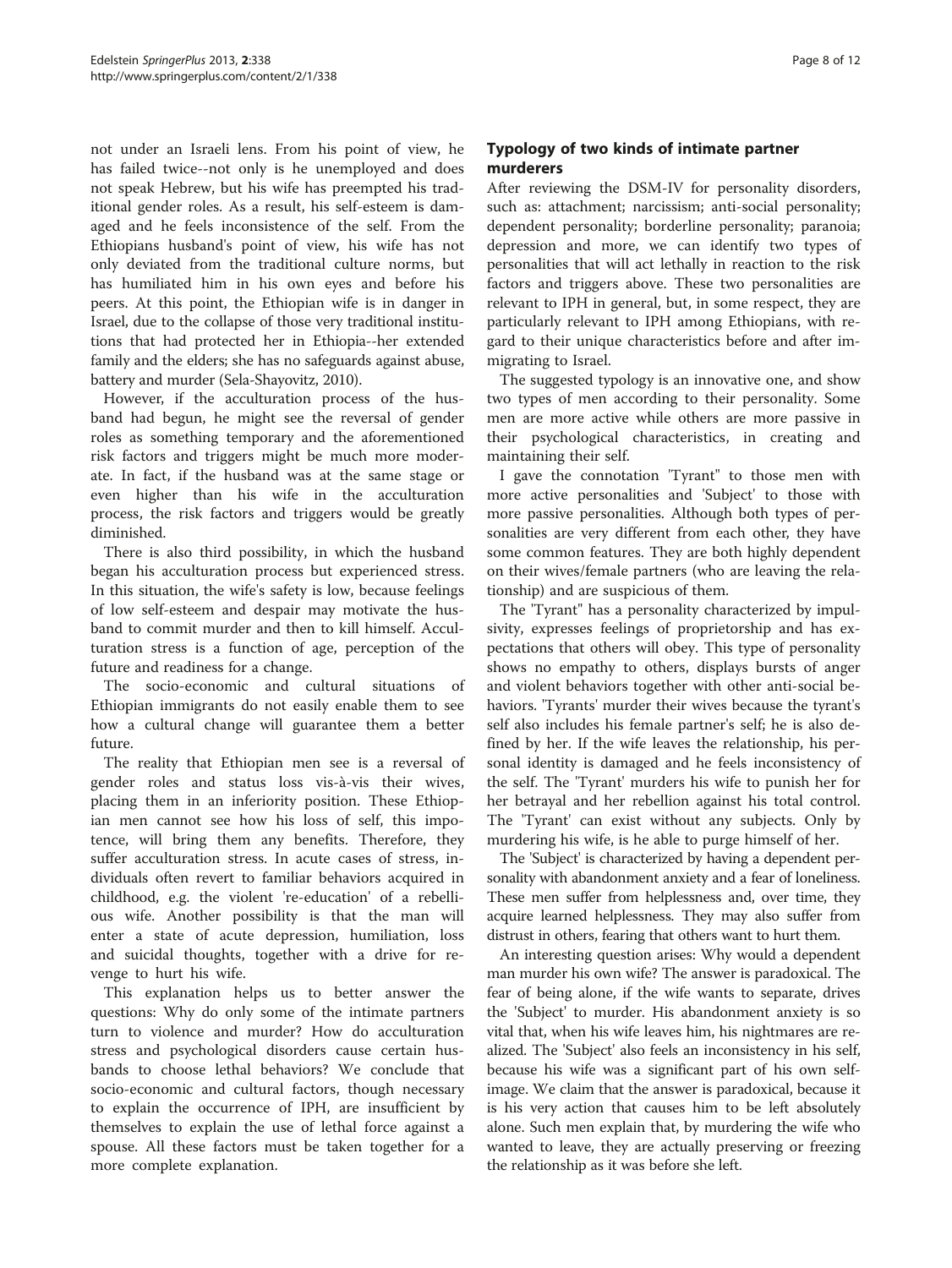## An integrative model to explain IPH among Ethiopians in Israel

The purpose of the model is to integrate the sociocultural and psychological factors that explain what causes some Ethiopian men to murder their wives/ female partners. This model helps us to understand the critical psycho-social factors following immigration to Israel and during cultural change within the Ethiopian community (Figure 1).

The connection between socio-psychological explanation is not new, and was used before for explaining substance addiction, and even multiple victims murder (Dawson, [1977](#page-10-0); Engel, [1977, 1980](#page-10-0); Edelstein, [2009](#page-10-0)).

There are some typologies that explain different motives and M.O's among intimate partner violence, but no typology was address for explaining IPH.

The idea in such a model is that we cannot cut-off between central environments in which the individual lives and acts. Instead of looking on every environment or component of the individual separately, we should look at the individual with multiple lenses, in a more holistic view. Such attitude will give us more insight as the

Some of the murderers will act out of abandonment anxiety, dependence or despair. Those men who do not suffer from these symptoms will act differently, like most men whose wives leave them. They may act with nonlethal violence or without violence at all; they may perform obsessive stalking behaviors, etc. But to say that only psychological differences explain lethal or nonlethal reactions is too simplistic.

The connection between socio-cultural and psychological factors is so tight that sometimes it is difficult to distinguish between them. At times, the distinction between these factors is artificial and does not accurately represent reality. For example, a man who experienced status degradation and became dependent on his wife, because he does not know the language/is unemployed, may feel abandonment anxiety. If his wife decides to leave the relationship, his anxiety is realized and he may feel despair, feeling that he has nothing to lose by murdering her. On the other hand, a man who feels status degradation may act in a violent way in order to regain

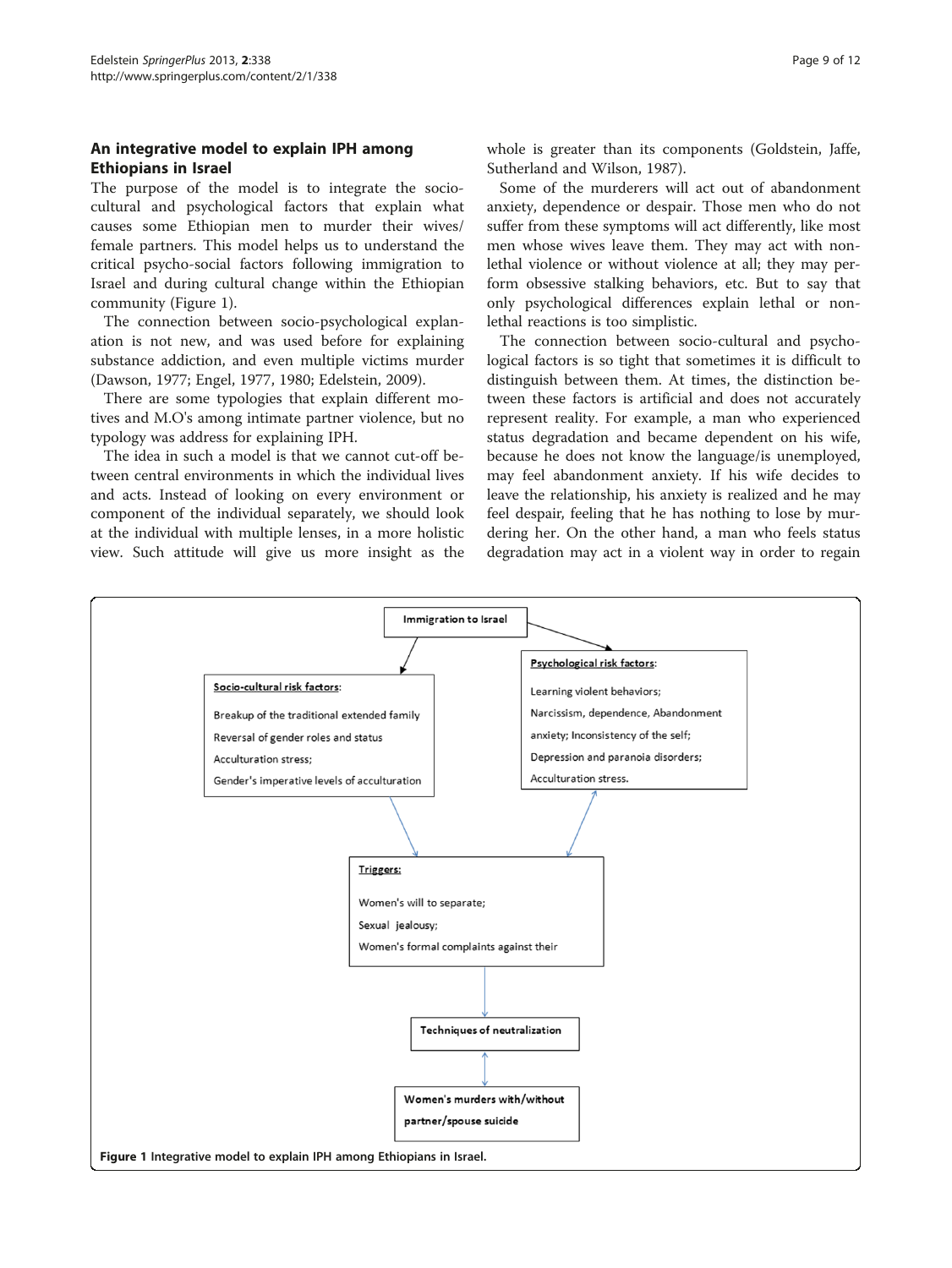his higher, pre-immigration status. If his wife wants to leave him, he may see it as an attack on his identity and may murder her.

Triggers serve two functions in this process. Firstly, they transform the situation from anxiety to reality, 'helping' the murderer to go from thoughts about murder to the act itself. Secondly, these triggers 'help' the murderer to use neutralization techniques to justify his deeds, both before and after the murder.

#### Summary and conclusions

Immigration from a patriarchal culture into a more egalitarian one produces many risk factors for IPH. One of these significant risk factors is derived from the acculturation process, which provides two relevant explanations for the occurrence of IPH among Ethiopian immigrants to Israel. First of all, acculturation stress may be responsible for some of the psycho-social disorders witnessed in new Ethiopian immigrants. Secondly, dislocation is caused between the Ethiopian men and women in the level they have achieved in the acculturation process; as long as the women more quickly attain higher levels than the men in this process, we can expect to see more cases of IPV and IPH. The acculturation process clashes, in many ways, with the norms, perceptions and behaviors which were taken for granted in the original culture. The resulting reversal of gender roles and status between men and women causes one of the main risk factors among these immigrants.

In addition to the general risk factors known in the general population, there are unique risk factors among immigrants from patriarchal societies. The acculturation process escalates the violence by certain men, when they attempt to preserve their former status. Nonetheless, Ethiopian women in modern Israeli society have new recourses and new reactions to counter violent abuse against them that they never had before in Ethiopia. They can now go to the Israeli authorities to report their husbands' deeds and to seek protection. Alternatively, the fact that more immigrant women have learned the Hebrew language and, thus, hold jobs encourages them to leave their violent relationships or to keep their husbands at a distance by getting restraining orders, and so on.

There are additional triggers, stressors, that add to the risk factors mentioned above, that apply to these new immigrants, whose suffering paves the men's way to committing the murders of their intimate partners, as we have seen in the case study.

One of our conclusions is that we cannot separate the socio-cultural and psychological factors. We have studied the direct impacts of acculturation, acculturation stress, inconsistency of the self, despair and other psychological disorders, all of which plague these immigrants, and concluded that only an integrative model may provide a whole picture of IPH.

Ethiopians who immigrated to Israel are not different from other immigrants from patriarchal cultures. For this reason, they provide an empirical example of the various processes experienced these immigrants. Although the Ethiopian culture is unique and the Ethiopians have special traits as Jews in Israel, they still exhibit the same problems documented in the literature regarding other immigrants to the U.S.

#### Recommendations

It is very difficult to suggest ways of surmounting the many difficulties Ethiopians, as well as other immigrants, face during their absorption process.

There is no doubt that IPH, in at least 40% of the cases among Ethiopians in Israel, is an expression of despair. The statistics show that almost half of the Ethiopian men who murdered their wives commit suicide after the act, though not due to a sense of guilt; they were suicidal even before they acted lethally. Therefore, the first conclusion is that mental health professional should work more closely with this community.

Many projects were instigated in Israel to empower women in general and immigrant women in particular. We should praise these efforts, because they are very important and give Ethiopian woman many useful tools, especially for their successful absorption process. However, no comparable projects were instigated for immigrant men, leaving many Ethiopian men in a state of low self-esteem, unable to find gainful employment, and so on. Thus, we recommend the instigation of new projects intended specifically to enable Ethiopian men to learn Hebrew, find a job and to overcome their feels of uselessness and futility. Some projects should also be instigated to work with couples together—to help the couples themselves. When both spouses/partners are employed, speak Hebrew, and have attained the same level in their acculturation process, only then will their socio-economic situation be better and occurrences of violence will be greatly reduced.

Empowering immigrant's men, mainly who immigrated from patriarchal culture to modern one, is not and should not be limited to Ethiopians in Israel. Many men suffer severe outcomes resulting from their loss of power and honor after immigration. For example immigrants to Europe from patriarchic Muslim culture (Ben-David, [2009\)](#page-10-0).

To date, there are only few shelters for battered Ethiopian women and for Ethiopian husbands who have been removed from their homes under restraining orders. We recommend that more shelters for both men and women should be opened in the near future to ensure more safety for women. The provision of temporary housing for angry, often violent, displaced (homeless) men will probably keep them off the streets and perhaps out of trouble.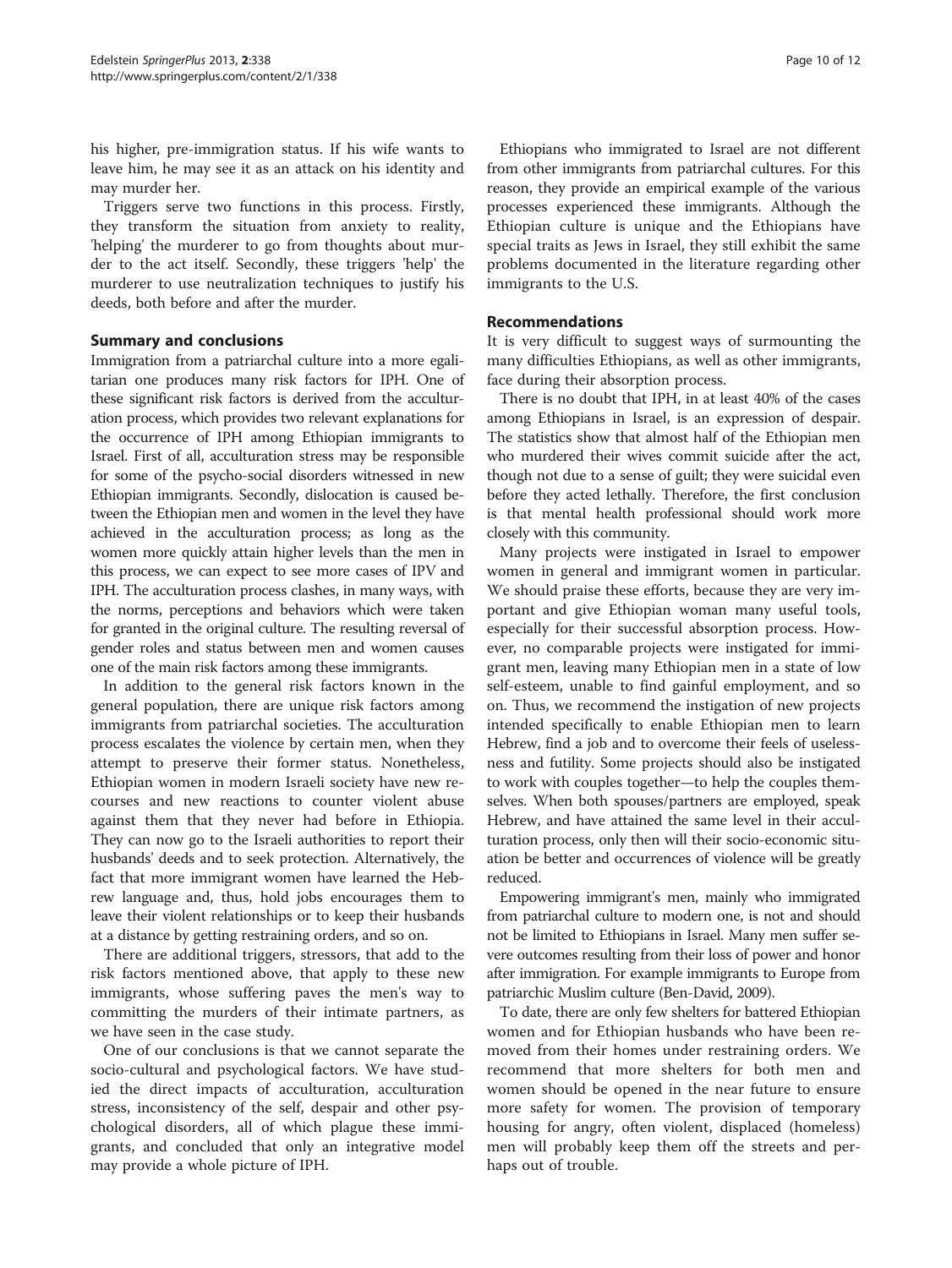#### <span id="page-10-0"></span>Competing interests

The author declares that he has no competing interests.

Received: 29 December 2012 Accepted: 22 July 2013 Published: 23 July 2013

#### References

- Anderman LF (1996) Ethiopian Jews meet Israeli family physicians: A study of Cultural somatization. Transcult Psychiatry 13(3):333–345
- Arieli A (1988) Persecutory experience and posttraumatic stress disorder among Ethiopian immigrants. In: Ghigier E (ed) Grief and Bereavement in Contemporary Society. Freund Publications, London, pp 70–76
- Arieli A, Gilat I, Eyzek Z (1994) Suicide of Ethiopian Jews. Medicine 127:3–4 Azezehu-Admasu D (2011) Attitudes and point of views of violent and non-
- violent Ethiopian immigrant men concerning domestic violence and murder among the Ethiopian community in Israel. Master thesis, Bar Ilan University: department of criminology
- Barahani Z (1990) Family and community life of the Jews in Ethiopia and during the transition to Israel. In: Bodowski D, Eran DY (ed) Problems in the Care of Families from Different Cultural Backgrounds. IAEJ (Hebrew), Jerusalem, pp 3–5–16
- Ben- Ezer G (1989) Ethiopian immigrants and their absorption in Israel. Monthly Review. Monthly Rev 36(3):37–41. Hebrew
- Ben- Ezer G (1992) Like Light in the Pitcher. R. Mass (Hebrew), Jerusalem
- Ben- Ezer G (2002) The Ethiopian Jewish Exodus. Routledge Pub. Co., London
- Ben-David E (2009) Europe's shifting immigration dynamic. Middle East Q 16  $(2):15-24$
- Bent-Goodley TB (2007) Health disparities and violence against women: Why and how cultural and societal influences matter. Trauma Violence Abuse 8(2):90–104
- Berry JW, Kim U, Minde Y, Mok D (1987) Comparative studies of acculturation stress. Int Migrat Rev 21:491–511
- Bodowski D, David Y, Eran Y (1990) Problems in the Care of Families from a Different Cultural Background. Jerusalem, IAEJ (Hebrew)
- Bodowski D, David Y, Eran Y (1994) Ethiopian Jewry in Inter-Cultural Transition: The Family and the Life Cycle. Jerusalem, IAEJ (Hebrew)
- Caetano R, Ramisetty-Milker S, Caetano-Vaeth P, Harris TR (2007) Acculturation stress, drinking and intimate partner violence among Hispanic couples in the U.S. J Interpers Violence 22(11):1431–1447
- Carrillo R, Zarza MJ (2006) An intervention model for Latino perpetrators of intimate partner violence. VII Congreso International de Desastres, Habana
- Cohen LE, Felson M (1979) Social change and crime rate trends: A routine activities approach. Am Sociol Rev 44:588–608
- Cooley CH (1902) Human Nature and the Social Order. Scribner, New York Dawson JL (1977) Theory and method in biosocial psychology. Annals 25:46–65 Dolev-Gendelman T (1989) Ethiopian Jewry in Israel: Family Pictures. Hebrew
- University, Institute for Study of Fostering in Education (Hebrew), Jerusalem Edelstein A (2000) Patterns of Delinquency and Social Deviance among Ethiopian Jewish Youth in Israel. Ph. D. Thesis. Hebrew University, Institute of
- Criminology (Hebrew), Jerusalem Edelstein A (2009) Multiple Victim Murder. Ben-Gurion University of the Negev Press (Hebrew), Beersheba
- Edelstein A (2011) Intimate Partner Homicide in Israel. Ben-Gurion University of the Negev Press (Hebrew), Beersheba. forthcoming
- Engel GL (1977) The need for a new medical model: a challenge for biomedicine. Science 196:129–36
- Engel GL (1980) The clinical application of the biopsychosocial model. Am J Psychiatry 137:535–544
- Faberga H (1992) The role of culture in a theory of psychiatric illness. Soc Sci Med 35(1):91–103
- Finklestin M, Solomon Z (1995) Cumulative Trauma, PTSD and Dissociation among Ethiopian Refugees in Israel. Routledge, London
- Gal N (2003) Violence against Women: Norm or Deviance? United Kibbutz Press (Hebrew), Tel-Aviv
- Giel R (1986) Some observations on Ethiopian psychiatry. Isr J Psychiatry Relat Sci 23(1):39–48
- Goldstein MS, Jaffe DT, Sutherland C, Wilson J (1987) Holistic Physicians: implication for the study of the medical profession. J Health Soc Behav 28:103–119
- Gresario N (2010) Doctor, I have worms in my head: Mental problems of Ethiopians in Israel. Psychiatr Med 131:28–35
- Gresario N, Witztum E (1995) The zar phenomenon among Ethiopian immigrants in Israel. Conversations 9(3):209–220. Hebrew
- Halper J (1985) The absorption of Ethiopian immigrants: A return to the fifties. Isr Soc Sci Res J 3(1–2):112–139
- Herzog A (1992) Zoo of absorption activists. Ve`adim [Committees], pp 38-39. Hebrew
- Herzog A (1998) Bureaucracy and the Ethiopian Immigrants. Cherikover Publishers (Hebrew), Tel Aviv
- Hodes RM (1997) Cross-cultural medicine and misunderstanding: The case of the Ethiopians. West J Med 166:29–36
- Israel Association for Ethiopian Jews (2007) Ethiopian Immigrants in Israel in the Labor Market. Jerusalem, IAEJ (Hebrew)
- Jin X, Keat JE (2010) The effects of change in spousal power on intimate partner violence among Chinese immigrants. J Interpers Violence 25(4):610–625
- Kacen L (2006) Spousal abuse among immigrants from Ethiopia in Israel. J Marriage Fam 68:1276–1290
- Kacen L, Keidar L (2006) Violence between Couples among Ethiopian Families in Israel. Jerusalem Israel, Welfare Ministry (Hebrew)
- Kaplan S, Salamon H (1998) Ethiopian immigrants in Israel: Experience and prospects. Institute for Jewish Policy Research, 1. IJPR, London
- Kasturirangan A, Krishnan S, Rieger S (2004) The impact of culture and minority status on women's experience of domestic violence. Trauma Violence Abuse 4(4):318–332
- Kim IJ, Lau AS, Chang DF (2007) Handbook of Asian American Psychology, Ch. 21. Sage Publications, Thousand Oaks
- Klevens J (2007) An overview of intimate partner violence among Latinos. Violence Against Women 13(2):111–122
- Lee YS, Hadeed L (2009) Intimate partner violence among Asian immigrant Communities. Trauma Violence Abuse 10(2):143–170
- Leherer Z (1993) The Psychology of Immigration. I.D.F. Press (Hebrew), Tel-Aviv

Minuchin-Itzikson S (1995) Anthropological description of the meeting between the cultures of the Ethiopian Jews (Falashas) and Israeli culture. Leaves 5:15–21. Hebrew

- Morash M, Bui H, Zhang Y, Holtfreter K (2007) Risk factors for abusive relationships: A study of Vietnamese American immigrant women. Violence Against Women 13(7):653–675
- Ponizovsky A, Ginath Y, Durst R, Wondimeneh B, Safro S, Minuchin-Itzigson, Ritsner M (1998) Psychological distress among Ethiopian and Russian Jewish immigrants to Israel: A cross-cultural study. Int J Soc Psychiatry 44(1):35–45
- Posner Y (1996) The mediation plan: Summary report. J.D.C. (Hebrew), Jerusalem

Raj A, Silverman J (2002) Violence against immigrant women. Violence Against Women 8(3):367–398

- Rodriguez M, Valentine JM, Muhammad M (2009) Intimate partner violence and barriers to mental health care for ethnically diverse populations of women. Trauma Violence Abuse 10(4):358–374
- Rosen H (1985) Disease, Healing and Healers: The Traditional Ethiopian Perspective and its Relevance for Health in Israel Today. Habermann Institute, Lod
- Salamon H (1987) Travels as a means of communication among the Beta Israel [Jews] in Ethiopia. Steps 33:109–123. Hebrew
- Scott WA, Scott R (1989) Adaption of immigrants: individual differences and determinants. Pergamum Press, Oxford
- Scott MB, Lyman S (1990) Accounts. In: Brisset D, Edgley C (ed) Life as Theater: a Dramaturgical Sourcebook. Aldine Pub. Co., Chicago, pp 219–238
- Sela-Shayovitz R (2010) The role of ethnicity and context: Intimate femicide rates among social groups in Israeli society. Violence Against Women 16(2):1424–1436
- Shabtai M (1999) Indeed My Brother: The Voyage of Identity of Soldiers of Ethiopian Origin. Cherikover Publishers (Hebrew), Tel-Aviv
- Shuval JT (1979) Migration and stress. In: Goldberger L, Breznitz S (ed) Handbook of Stress: Theoretical and Clinical Aspects. Free Press, London
- Sullivan M, Senturia K, Negash T, Shiu-Thornton S, Giday B (2005) For us it is like living in the dark. J Interpers Violence 20(8):922–940
- Szold Institute (1986) Ethiopian Jewry and Their Absorption in Israel. Szold Institute (Hebrew), Jerusalem
- Tafari S, Aboud FE, Larson CP (1991) Determinants of mental illness in a rural Ethiopian adult population. Soc Sci Med 32:197–201
- Tavaje W (2011) Violence against women in the Ethiopian community in Israel: Perspectives of partner perpetrated domestic violence. Master thesis, Bar Ilan university: department of criminology
- Vatnar SK, Bjorkly S (2010) An interactional perspective on the relationship of immigration to intimate partner violence in a representative sample of help- seeking women. J Interpers Violence 25(10):1815–1835